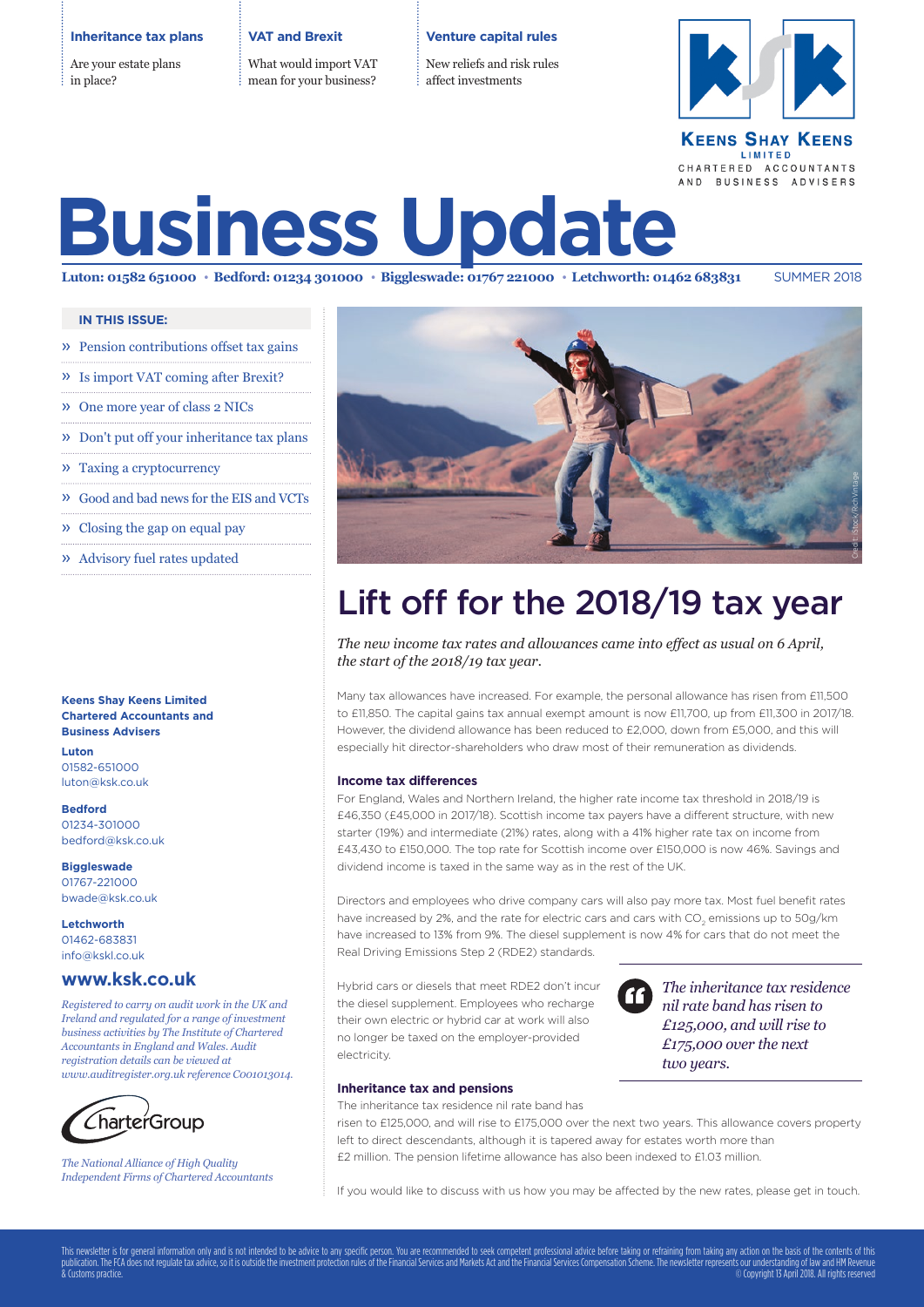#### **PENSIONS**

# Pension contributions offset tax gains

*Contribution rates for workplace pensions went up in April 2018. For many employees, the increases will wipe out the gains from tax changes for 2018/19.*

Auto-enrolment began in 2012 with existing employers joining the scheme until February 2018. As a result, the number of people with a workplace pension has risen by nearly a quarter. The next step is an increase in contribution rates from 6 April, with another rise in 2019/20.

For example Jessica, an English resident employee earning £35,000, will save £70 of income tax in 2018/19 from the increase in the personal allowance. She will also save £31 of national insurance contributions (NICs) because of the increased NICs thresholds. However, her net of tax pension contributions will rise by £462, so Jessica's net income will have dropped by £30 a month in 2018/19.



Of course, this money is not lost. It is invested in a pension, meaning there will be more funds available in retirement.

| <b>Contributions</b> | 17/18                | 18/19                | 19/20      |
|----------------------|----------------------|----------------------|------------|
| Employer minimum     | 1%                   | 2%                   | 3%         |
| Employee*            | 1%                   | 3%                   | 5%         |
| Total minimum        | 2%                   | 5%                   | 8%         |
| Earnings band        | £5,876 to<br>£45,000 | £6,032 to<br>£46.350 | <b>TBC</b> |

\* If the employer pays the total minimum contribution or more, the employee will not need to pay any contributions, unless their scheme rules require it.

#### **Further changes**

Looking to the future, the government wants to lower the starting age to 18 and it also aims to ensure contributions are paid from the first pound earned, although probably not until the mid-2020s.

### Is import VAT coming after Brexit?

*UK businesses may find themselves paying VAT upfront for the first time.* 

Controversial legislation making its way through parliament will apply when importing goods from the EU after Brexit.

#### **Reverse charge procedure**

Currently, if a business acquires goods from within the EU, it accounts for VAT under a reverse charge procedure. Both the output VAT and input VAT are entered on the same VAT return so, for most businesses, there is no VAT cost because the two amounts cancel out.

#### **Imports**

The Taxation (Cross-border Trade) Bill will remove the concept of EU acquisitions. Instead, HMRC will treat purchases from the EU in the same way as imports from outside the EU. This is conditional on the Brexit negotiations.



Import VAT will need to be paid at the time of importation, as a condition of clearing customs. This is reclaimed on the next VAT return, but depending on timing there could be a fivemonth delay before import VAT is recovered. For businesses that only deal with the EU, this could cause serious cashflow problems.

This VAT change could take effect when the UK leaves the EU on 29 March 2019.

#### **Planning points**

Businesses can mitigate the cashflow problems around importation:

- Regular importers can set up a deferment account with HMRC, allowing import VAT to be paid monthly in arrears. It is often necessary to provide HMRC with a costly bank- or insurance-backed guarantee.
- Firms can file monthly VAT returns if they regularly receive VAT refunds, although this does mean 12 returns a year.
- Businesses can set up a revolving credit facility to fund import VAT, but this has a cost.

It is best to prepare for the likely outcomes of the negotiations with the EU, such as rules generally applied to countries outside the EU. Please contact us if you want to discuss the potential implications for your business.



### One more year of class 2 NICs

*Class 2 national insurance contributions (NICs) have been extended until April 2019, to reduce the impact on self-employed workers with low profits.* 

They were due to be abolished this April.

Self-employed workers with low profits, or making a loss, are currently entitled to the state pension and other contributory benefits if they pay class 2 NICs. If you are eligible, you can pay class 2 NICs on a voluntary basis at just £153.40 a year.

However, from April 2019, self-employed workers with profits below the Small Profits Threshold (SPT) – around £6,000 – will have to pay voluntary class 3 NICs at a current cost of £761.80, nearly five times more.

Where profits fall between the SPT and the class 4 threshold (currently £8,424), you will not have to pay class 4 contributions, but you will be treated as if you had paid them when working out your entitlement to benefits like the state pension.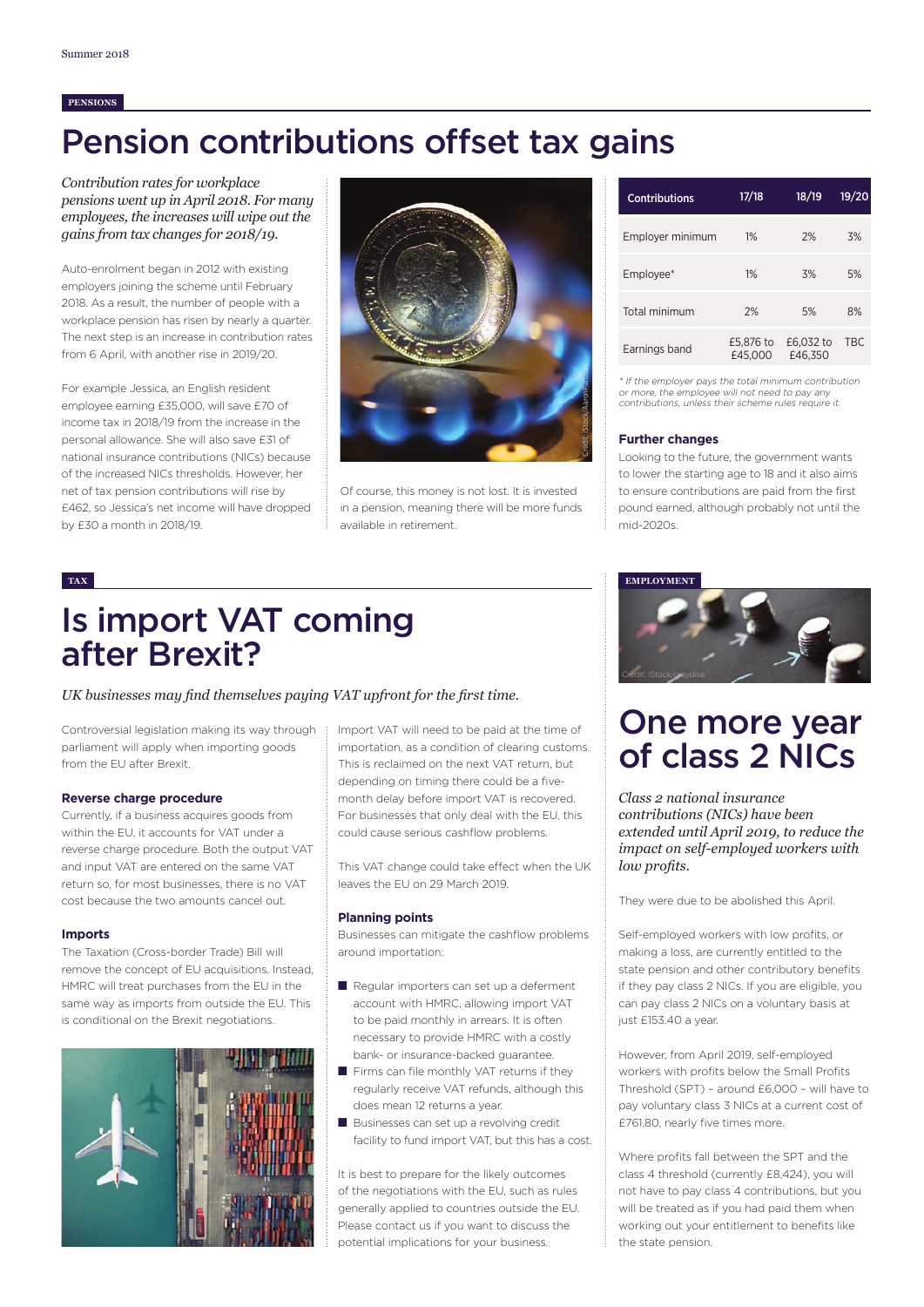### Don't put off your inheritance tax plans

*When Sir Ken Dodd married his long-time partner two days before he died, he potentially saved nearly £3 million in inheritance tax (IHT) on his estimated £7 million estate.* 

Sir Ken took advantage of the IHT exemption for assets passed to a UK domiciled spouse or civil partner. There is no exemption for transfers to a partner who is not a spouse or civil partner, however long the couple have lived together, and so-called 'common law marriage' is not recognised for tax purposes.

Few people will be in a position to reduce their IHT bill so readily, but there are several ways you can benefit your loved ones with good estate planning undertaken in time.

#### **Passing on property**

Another benefit of marriage or civil partnership is the transfer to the surviving partner of any unused nil rate band when the first of the couple dies. The nil rate band means estates of up to £325,000 are exempt from IHT, so on the second death up to £650,000 of an estate could be free of IHT.

The same goes for the residence nil rate band (RNRB), which increased to £125,000 on 6 April 2018.

This allowance is available when a residence is passed on to direct descendants – children, grandchildren and other lineal descendants or their spouses or civil partners. The property need only have been the deceased's residence at some point, and not necessarily the main residence. Further the RNRB can be preserved if you downsize or cease to own a home.

The RNRB was £100,000 when it was introduced in 2017/18 and will reach £175,000 in 2020/21 – that's £350,000 for a couple. However, it cannot be more than the value of the deceased's interest in the property and is tapered away for estates worth more than £2 million. If possible, it is worth passing on your estate so that the full RNRB will be used, or be available to your surviving spouse or civil partner.

Business and agricultural properties are subject to other reliefs and you can pass them on free of IHT with no limit on value. However, you could lose these valuable reliefs, for example by passing a farm as a lifetime gift to a child who is not using the property for agricultural purposes when the donor dies, or to a spouse who dies within two years of receiving the inheritance. IHT should be considered when setting up or restructuring a business, as well as in succession planning.

*The nil rate band means estates of up to £325,000 are exempt from IHT, so on the second death up to £650,000 of an estate could be free of IHT.*

#### **Gifts and pensions**

Lifetime gifts are a good way to reduce IHT, if you can afford to make them. A gift will escape IHT altogether, provided you survive for at least the following seven years. It can be a good idea to insure against any liability in the event of earlier death.

Your pension fund can also be a powerful IHT planning tool. In general, death benefits payable from most registered pension schemes are outside the scope of IHT, although not all pensions can be passed on in this way. So it might be sensible to draw from other assets before taking income from your pension fund.

There may also be income tax to pay, depending on your age, so you should always take professional advice in any pension planning.



### Taxing a cryptocurrecy

*2018 has not been particularly kind to Bitcoin after a booming 2017. But anyone who invested more than a year ago should still be showing a substantial gain.* 

There are now more than 1,500 cryptocurrencies, and some have seen much larger gains, especially for those investing in a currency's initial coin offering (ICO). So if you are now cashing in, what are the tax consequences?

HMRC issued guidance on how cryptocurrencies should be taxed in 2014, but this has not been updated as they have evolved. There is no mention, for example, of the tax treatment of free coins received following a cryptocurrency forking into two new currencies.

#### **Case-by-case assessment**

Each gain made when a cryptocurrency is converted into pounds sterling has to be considered on a case-by-case basis. A highly speculative transaction, such as the initial investment in an ICO, could be considered like gambling and therefore exempt from tax. Credit: iStock/freemixer

However, as cryptocurrencies have become more mainstream, and with more investment advice available, such treatment is now much less likely to apply. Gains will therefore normally be subject to capital gains tax. After the £11,700 exemption, the rate is 10% where a gain falls within a person's basic rate tax band, and 20% above that.

Be warned that the Treasury intends to crack down on cryptocurrencies because of tax evasion concerns.